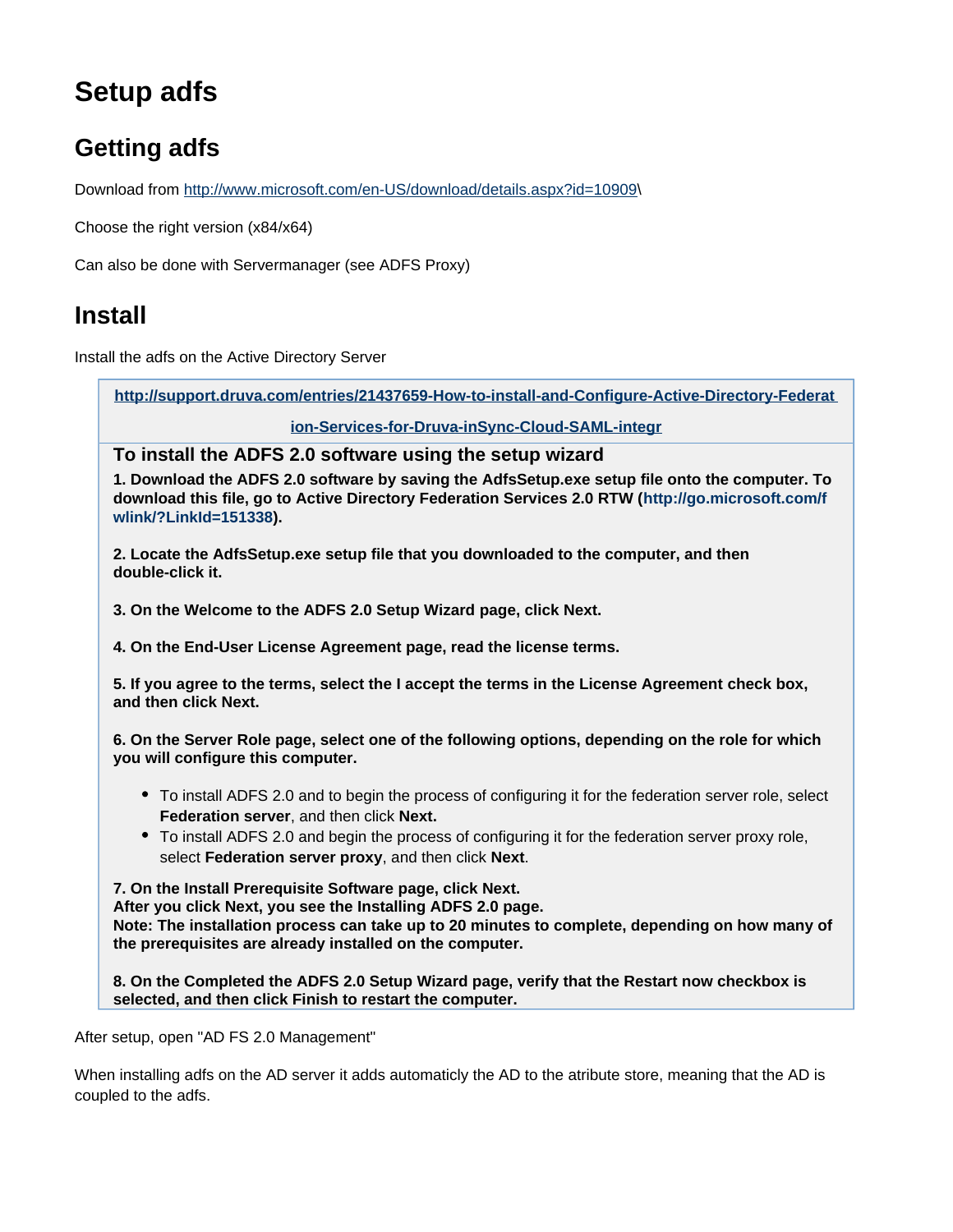

## **Configuring an Service provider from simple saml**

Open AD FS 2.0 Manager

Right click on "Relying Party Trusts" and click "Add Relying Party Trust..."



Then the wizard start to add the service provider.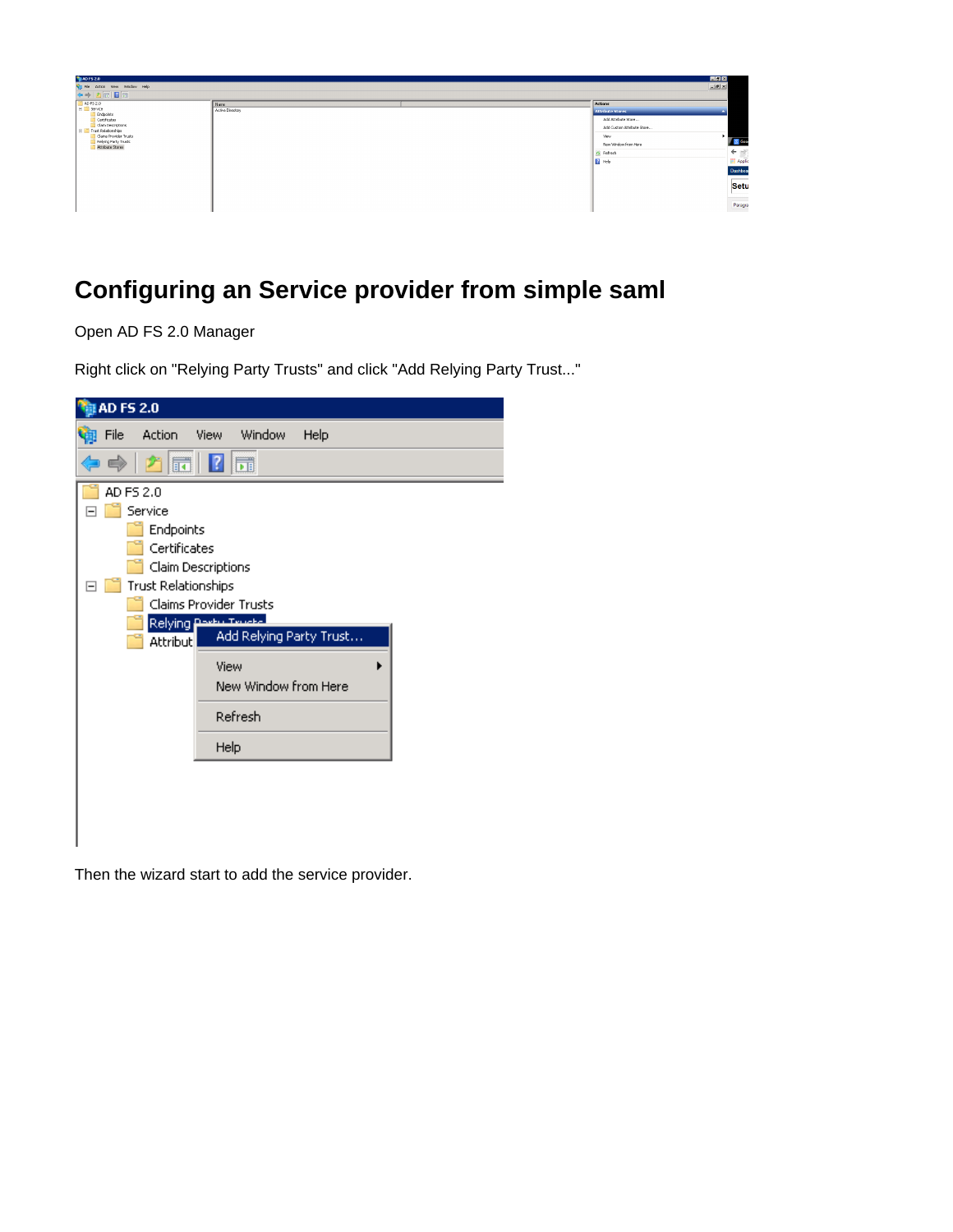| Add Relying Party Trust Wizard<br>⊠                                                                                                                |                                                                                                                                                                                                                                                                                                                                                                                                                                                                                                                                                                         |  |  |  |
|----------------------------------------------------------------------------------------------------------------------------------------------------|-------------------------------------------------------------------------------------------------------------------------------------------------------------------------------------------------------------------------------------------------------------------------------------------------------------------------------------------------------------------------------------------------------------------------------------------------------------------------------------------------------------------------------------------------------------------------|--|--|--|
| Welcome                                                                                                                                            |                                                                                                                                                                                                                                                                                                                                                                                                                                                                                                                                                                         |  |  |  |
| <b>Steps</b><br><b>a</b> Welcome<br>Select Data Source<br><b>O</b> Choose Issuance<br>Authorization Rules<br>Ready to Add Trust<br><b>O</b> Finish | Welcome to the Add Relying Party Trust Wizard<br>This wizard will help you add a new relying party trust to the AD FS configuration database. Relying parties<br>consume claims in security tokens that are issued by this Federation Service to make authentication and<br>authorization decisions.<br>The relying party trust that this wizard creates defines how this Federation Service recognizes the relying<br>party and issues claims to it. You can define issuance transform rules for issuing claims to the relying party<br>after you complete the wizard. |  |  |  |
|                                                                                                                                                    | < Previous<br>Start<br>Cancel<br>$He$ lp                                                                                                                                                                                                                                                                                                                                                                                                                                                                                                                                |  |  |  |

Click start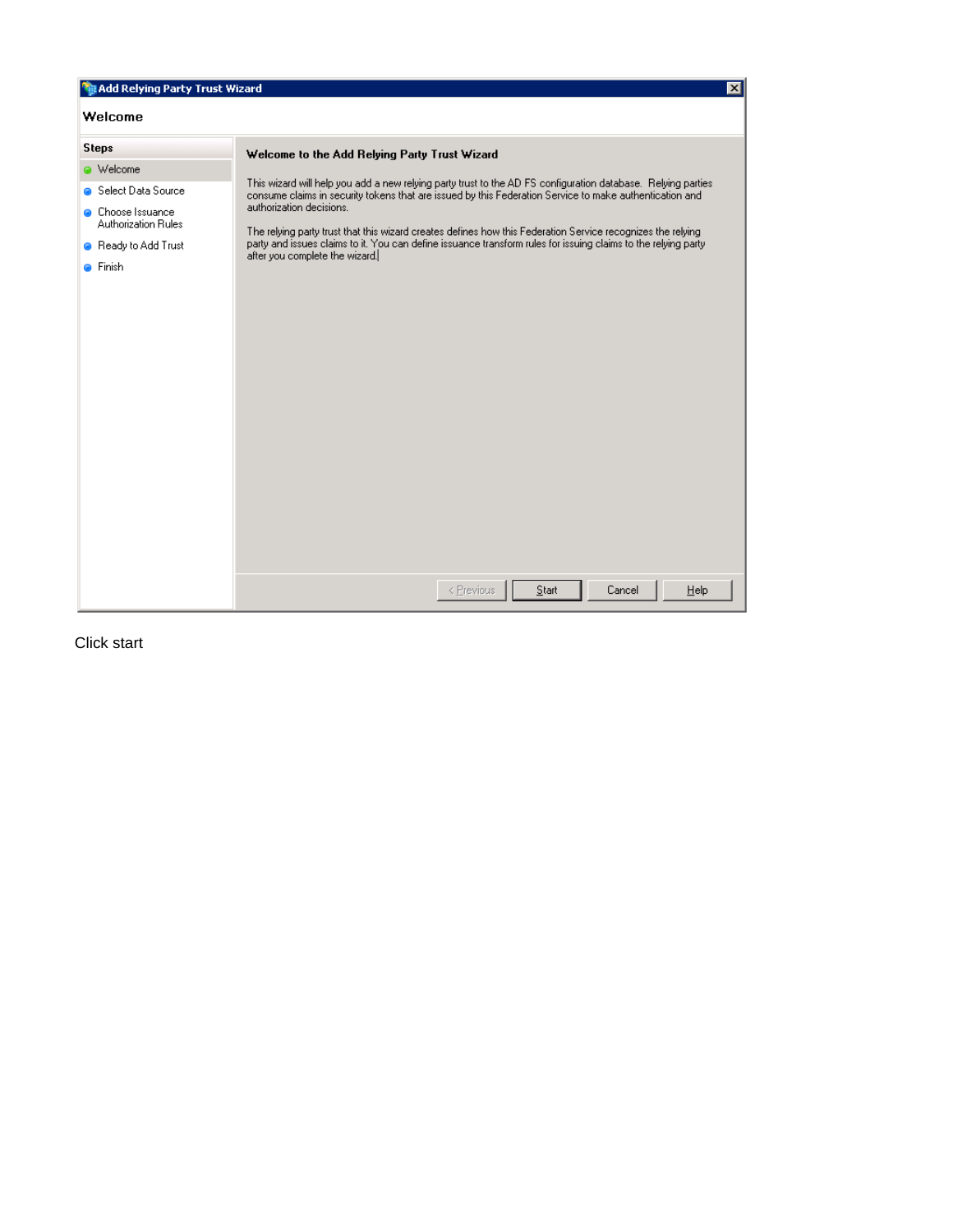| Add Relying Party Trust Wizard                                                                                                     | ×                                                                                                                                                                                                                                                                                                                                                                                                                                                                                                                                                                                                                                                                                                                                                                                                                                                                                                                                                                                                                                                                                                      |
|------------------------------------------------------------------------------------------------------------------------------------|--------------------------------------------------------------------------------------------------------------------------------------------------------------------------------------------------------------------------------------------------------------------------------------------------------------------------------------------------------------------------------------------------------------------------------------------------------------------------------------------------------------------------------------------------------------------------------------------------------------------------------------------------------------------------------------------------------------------------------------------------------------------------------------------------------------------------------------------------------------------------------------------------------------------------------------------------------------------------------------------------------------------------------------------------------------------------------------------------------|
| <b>Select Data Source</b>                                                                                                          |                                                                                                                                                                                                                                                                                                                                                                                                                                                                                                                                                                                                                                                                                                                                                                                                                                                                                                                                                                                                                                                                                                        |
| <b>Steps</b><br>@ Welcome<br>Select Data Source<br>Choose Issuance<br><b>Authorization Rules</b><br>Ready to Add Trust<br>∩ Finish | Select an option that this wizard will use to obtain data about this relying party:<br>Rectangular<br>⊙ Import data about the relying party published online or on a local network<br>Use this option to import the necessary data and certificates from a relying party organization that<br>publishes its federation metadata online or on a local network.<br>Federation metadata address (host name or URL):<br>[tps://pc-192-168-2-217.office.aventiv.com/simplesaml/module.php/saml/sp/metadata.php/default-sp<br>Example: fs.contoso.com or https://www.contoso.com/app<br>C Import data about the relying party from a file<br>Use this option to import the necessary data and certificates from a relying party organization that has<br>exported its federation metadata to a file. Ensure that this file is from a trusted source. This wizard will<br>not validate the source of the file.<br>Federation metadata file location:<br>Browse.<br>Enter data about the relying party manually<br>Use this option to manually input the necessary data about this relying party organization. |
|                                                                                                                                    | Next<br>Cancel<br>Help<br>< Previous                                                                                                                                                                                                                                                                                                                                                                                                                                                                                                                                                                                                                                                                                                                                                                                                                                                                                                                                                                                                                                                                   |

Select the first option and enter the url from the service provider

| url example                                                             |  |
|-------------------------------------------------------------------------|--|
| https://[HOSTNAME]/simplesaml/module.php/saml/sp/metadata.php/[SERVICE] |  |

Make sure that the certificate is accepted by the ADFS server, this can be tested by surfing to the url in a webbrowser.

Then click next and Ok in the pop up.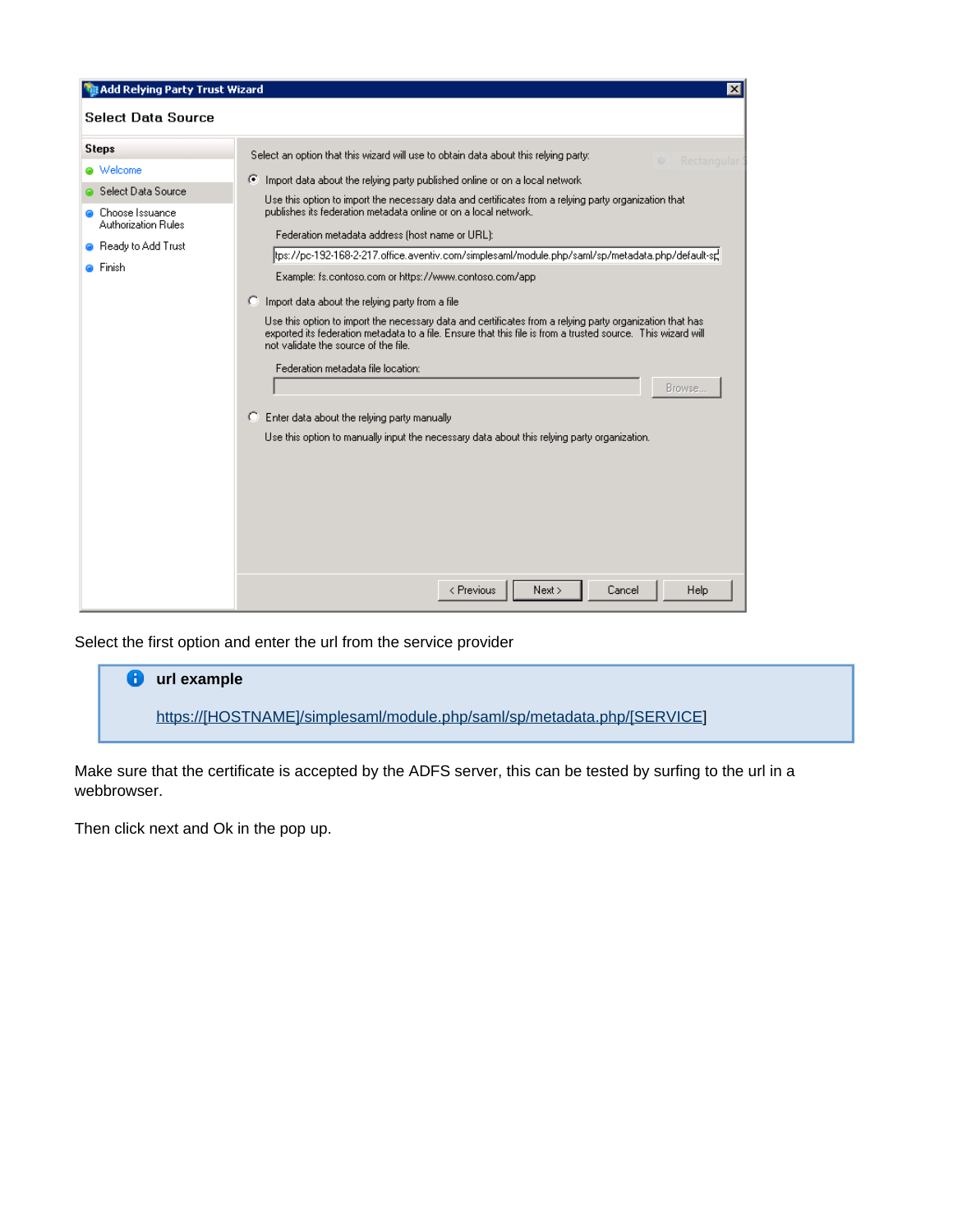| Add Relying Party Trust Wizard<br>図             |                                                                      |  |  |  |
|-------------------------------------------------|----------------------------------------------------------------------|--|--|--|
| <b>Specify Display Name</b>                     |                                                                      |  |  |  |
| <b>Steps</b>                                    | Type the display name and any optional notes for this relying party. |  |  |  |
| · Welcome                                       |                                                                      |  |  |  |
| Select Data Source                              | Display name:<br>pc-192-168-2-217.office.aventiv.com                 |  |  |  |
| Specify Display Name                            |                                                                      |  |  |  |
| <b>O</b> Choose Issuance<br>Authorization Rules | Notes:                                                               |  |  |  |
| Ready to Add Trust                              |                                                                      |  |  |  |
| <b>O</b> Finish                                 |                                                                      |  |  |  |
|                                                 | < Previous<br>Next<br>Cancel<br>Help                                 |  |  |  |

Insert a Display name, or leave it at the default.

Click next.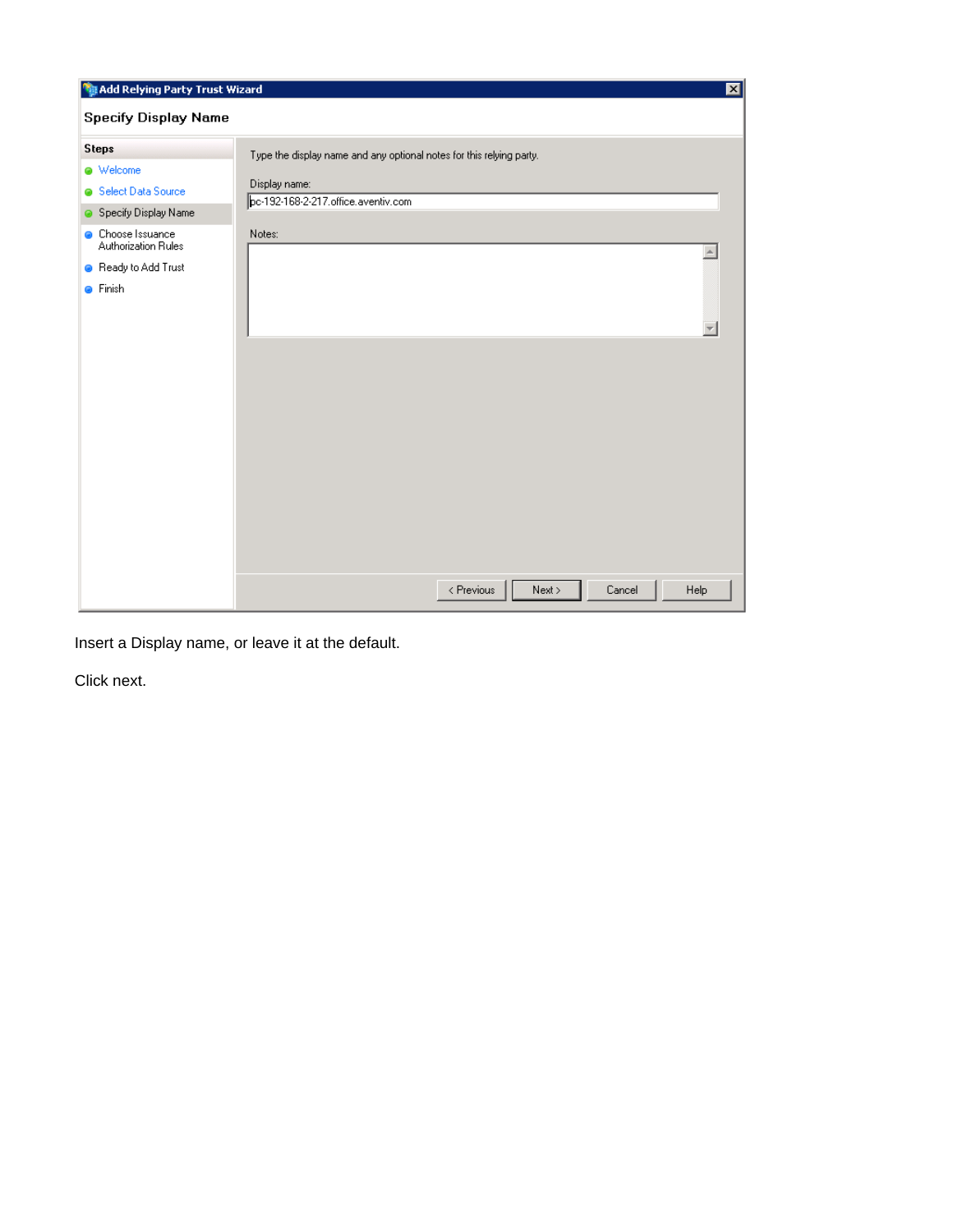| Add Relying Party Trust Wizard<br>$\vert x \vert$                                                                                                                                                                                                                                                                                                                                                                                                                                                                                                                                                                                                                                                                                                                                                                                                                                                                                  |                                                                                                                                                                                                                   |  |  |  |
|------------------------------------------------------------------------------------------------------------------------------------------------------------------------------------------------------------------------------------------------------------------------------------------------------------------------------------------------------------------------------------------------------------------------------------------------------------------------------------------------------------------------------------------------------------------------------------------------------------------------------------------------------------------------------------------------------------------------------------------------------------------------------------------------------------------------------------------------------------------------------------------------------------------------------------|-------------------------------------------------------------------------------------------------------------------------------------------------------------------------------------------------------------------|--|--|--|
| <b>Choose Issuance Authorization Rules</b>                                                                                                                                                                                                                                                                                                                                                                                                                                                                                                                                                                                                                                                                                                                                                                                                                                                                                         |                                                                                                                                                                                                                   |  |  |  |
| <b>Steps</b><br>Issuance authorization rules determine whether a user is permitted to receive claims for the relying party.<br>Choose one of the following options for the initial behavior of this relying party's issuance authorization<br><b>a</b> Welcome<br>rules.<br>Select Data Source<br>Permit all users to access this relying party<br>Œ.<br>Specify Display Name<br>The issuance authorization rules will be configured to permit all users to access this relying party. The<br>Choose Issuance<br>relying party service or application may still deny the user access.<br><b>Authorization Rules</b><br>C Deny all users access to this relying party<br><b>B</b> Ready to Add Trust<br>The issuance authorization rules will be configured to deny all users access to this relying party. You must<br><b>● Finish</b><br>later add issuance authorization rules to enable any users to access this relying party. |                                                                                                                                                                                                                   |  |  |  |
|                                                                                                                                                                                                                                                                                                                                                                                                                                                                                                                                                                                                                                                                                                                                                                                                                                                                                                                                    | You can change the issuance authorization rules for this relying party trust by selecting the relying party<br>trust and clicking Edit Claim Rules in the Actions pane.<br>Next ><br>< Previous<br>Cancel<br>Help |  |  |  |

Select the first option and click next.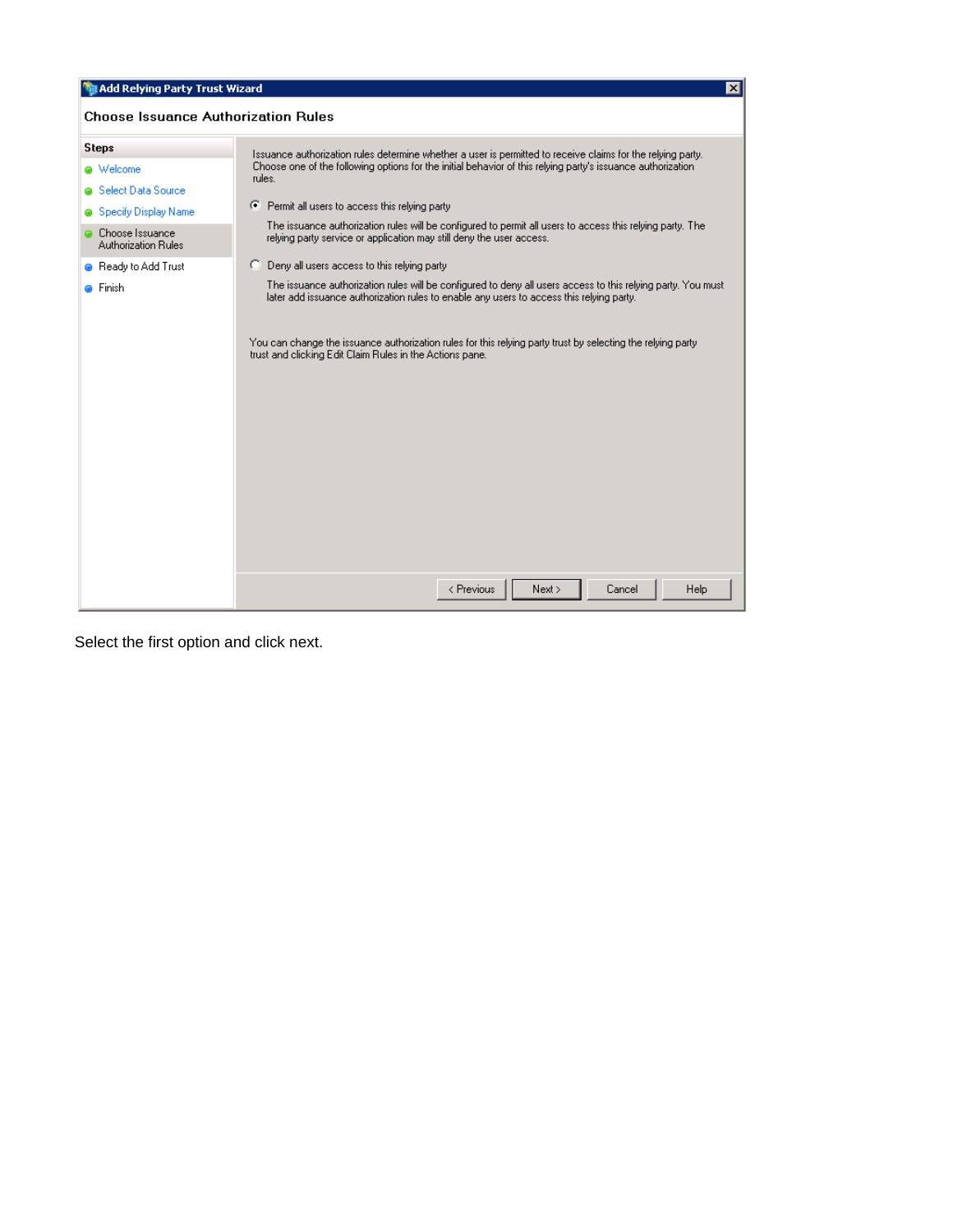| Add Relying Party Trust Wizard<br>$\vert x \vert$                                                                                                                                            |                                                                                                                                                                                                                                                                                                                                                                                                                                                                                                                                                                                                                                                                                                                                      |  |  |  |
|----------------------------------------------------------------------------------------------------------------------------------------------------------------------------------------------|--------------------------------------------------------------------------------------------------------------------------------------------------------------------------------------------------------------------------------------------------------------------------------------------------------------------------------------------------------------------------------------------------------------------------------------------------------------------------------------------------------------------------------------------------------------------------------------------------------------------------------------------------------------------------------------------------------------------------------------|--|--|--|
| <b>Ready to Add Trust</b>                                                                                                                                                                    |                                                                                                                                                                                                                                                                                                                                                                                                                                                                                                                                                                                                                                                                                                                                      |  |  |  |
| <b>Steps</b><br>@ Welcome<br><b>a</b> Select Data Source<br>Specify Display Name<br><b>O</b> Choose Issuance<br><b>Authorization Rules</b><br><b>B</b> Ready to Add Trust<br><b>O</b> Finish | The relying party trust has been configured. Review the following settings, and then click Next to add the<br>relying party trust to the AD FS configuration database.<br>Monitoring   Identifiers   Encryption   Signature   Accepted Claims   Organization   Endpoints   N 1   F<br>Specify the monitoring settings for this relying party trust.<br>Relying party's federation metadata URL:<br>https://pc-192-168-2-217.office.aventiv.com/simplesaml/module.php/saml/sp/metadata.php/defau<br>Monitor relying party<br>■ Automatically update relying party<br>This relying party's federation metadata data was last checked on:<br>1/21/2014<br>This relying party was last updated from federation metadata on:<br>1/21/2014 |  |  |  |
|                                                                                                                                                                                              | Next ><br>< Previous<br>Cancel<br>Help                                                                                                                                                                                                                                                                                                                                                                                                                                                                                                                                                                                                                                                                                               |  |  |  |

This is the overview of all the settings coming from the server.

Click next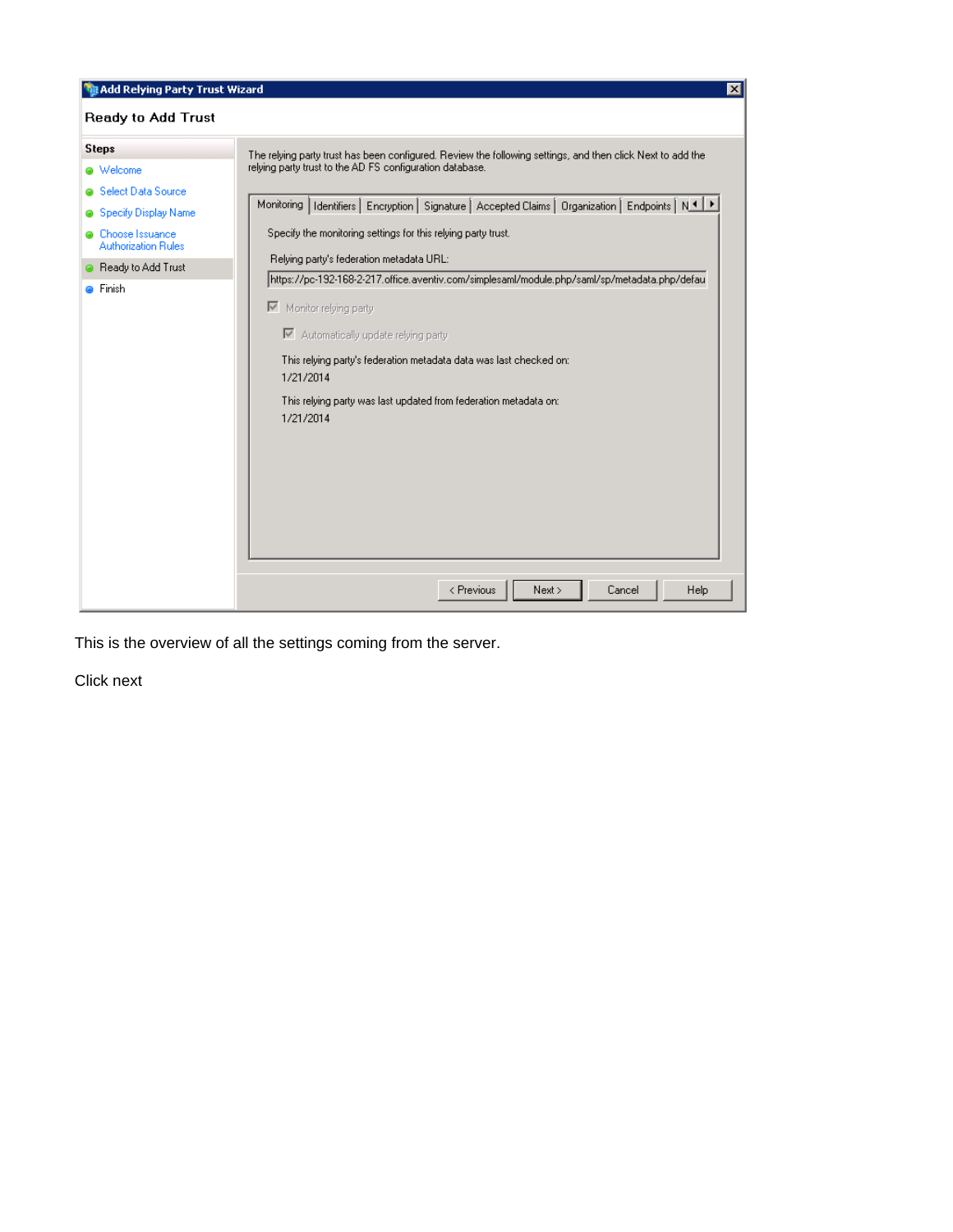| Add Relying Party Trust Wizard<br>$\mathbf{x}$                                                                                                                  |                                                                                                                                                                                                                                                                                                        |  |  |  |  |
|-----------------------------------------------------------------------------------------------------------------------------------------------------------------|--------------------------------------------------------------------------------------------------------------------------------------------------------------------------------------------------------------------------------------------------------------------------------------------------------|--|--|--|--|
| Finish                                                                                                                                                          |                                                                                                                                                                                                                                                                                                        |  |  |  |  |
| <b>Steps</b><br><b>O</b> Welcome<br>Select Data Source<br>Specify Display Name<br><b>Choose Issuance</b><br>Authorization Rules<br>Ready to Add Trust<br>Finish | The relying party trust was successfully added to the AD FS configuration database.<br>You can modify this relying party trust by using the Properties dialog box in the AD FS 2.0 Management<br>snap-in.<br>⊽<br>Open the Edit Claim Rules dialog for this relying party trust when the wizard closes |  |  |  |  |
|                                                                                                                                                                 |                                                                                                                                                                                                                                                                                                        |  |  |  |  |
|                                                                                                                                                                 | Close                                                                                                                                                                                                                                                                                                  |  |  |  |  |

Let the checkbox checked and click close

Then a window appears to setup de SAML message.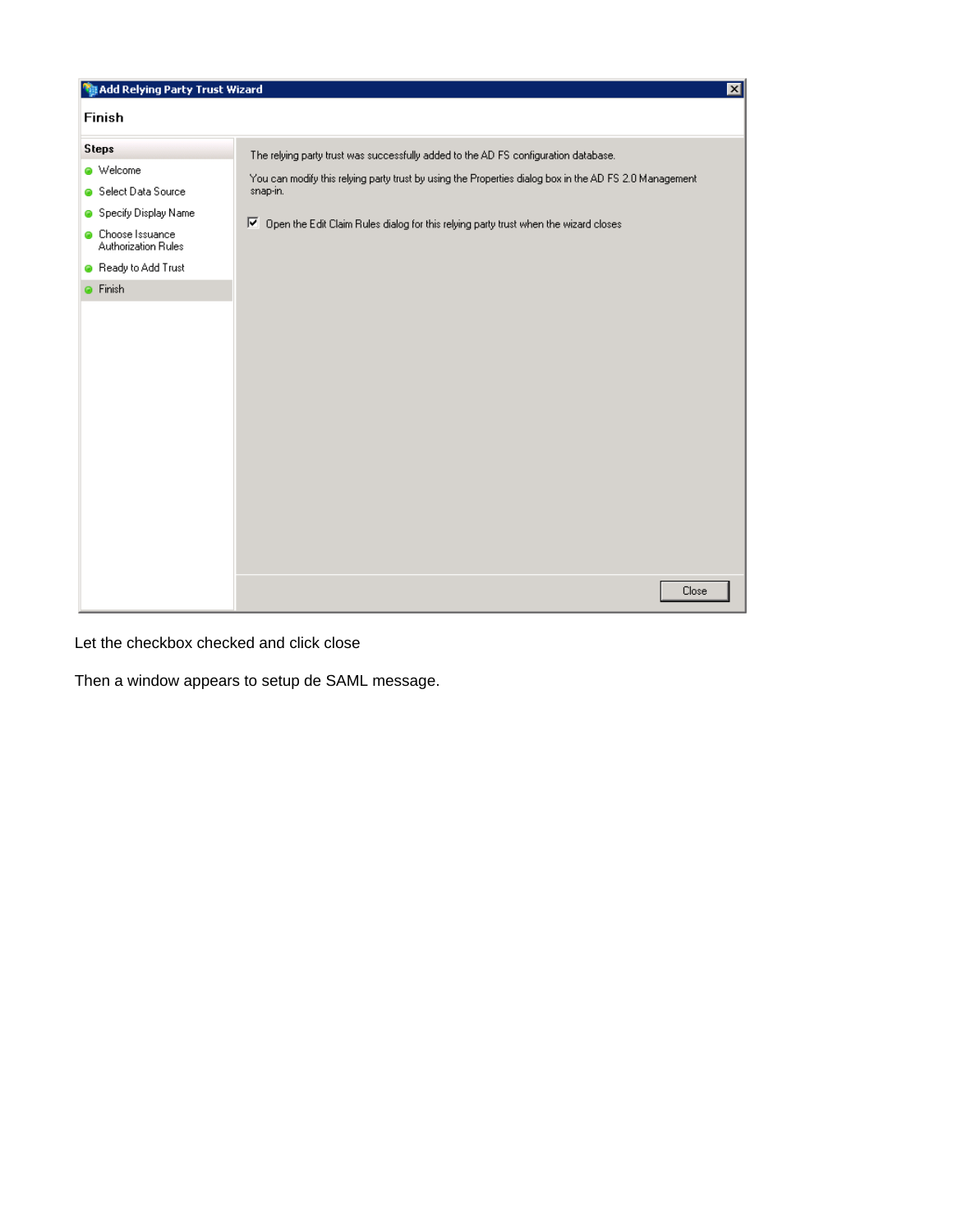| Edit Claim Rules for pc-192-168-2-217.office.aventiv.com                                 | ×             |  |  |
|------------------------------------------------------------------------------------------|---------------|--|--|
| Issuance Transform Rules   Issuance Authorization Rules   Delegation Authorization Rules |               |  |  |
| The following transform rules specify the claims that will be sent to the relying party. |               |  |  |
| <b>Issued Claims</b><br>Order<br>Rule Name                                               |               |  |  |
|                                                                                          |               |  |  |
|                                                                                          |               |  |  |
|                                                                                          |               |  |  |
|                                                                                          |               |  |  |
|                                                                                          |               |  |  |
|                                                                                          |               |  |  |
|                                                                                          |               |  |  |
|                                                                                          |               |  |  |
|                                                                                          |               |  |  |
|                                                                                          |               |  |  |
|                                                                                          |               |  |  |
|                                                                                          |               |  |  |
| Edit Rule   Remove Rule<br>Add Rule                                                      |               |  |  |
|                                                                                          |               |  |  |
|                                                                                          |               |  |  |
|                                                                                          |               |  |  |
| 0K<br>Cancel                                                                             | Help<br>Apply |  |  |

Click on Add Rule to configure the message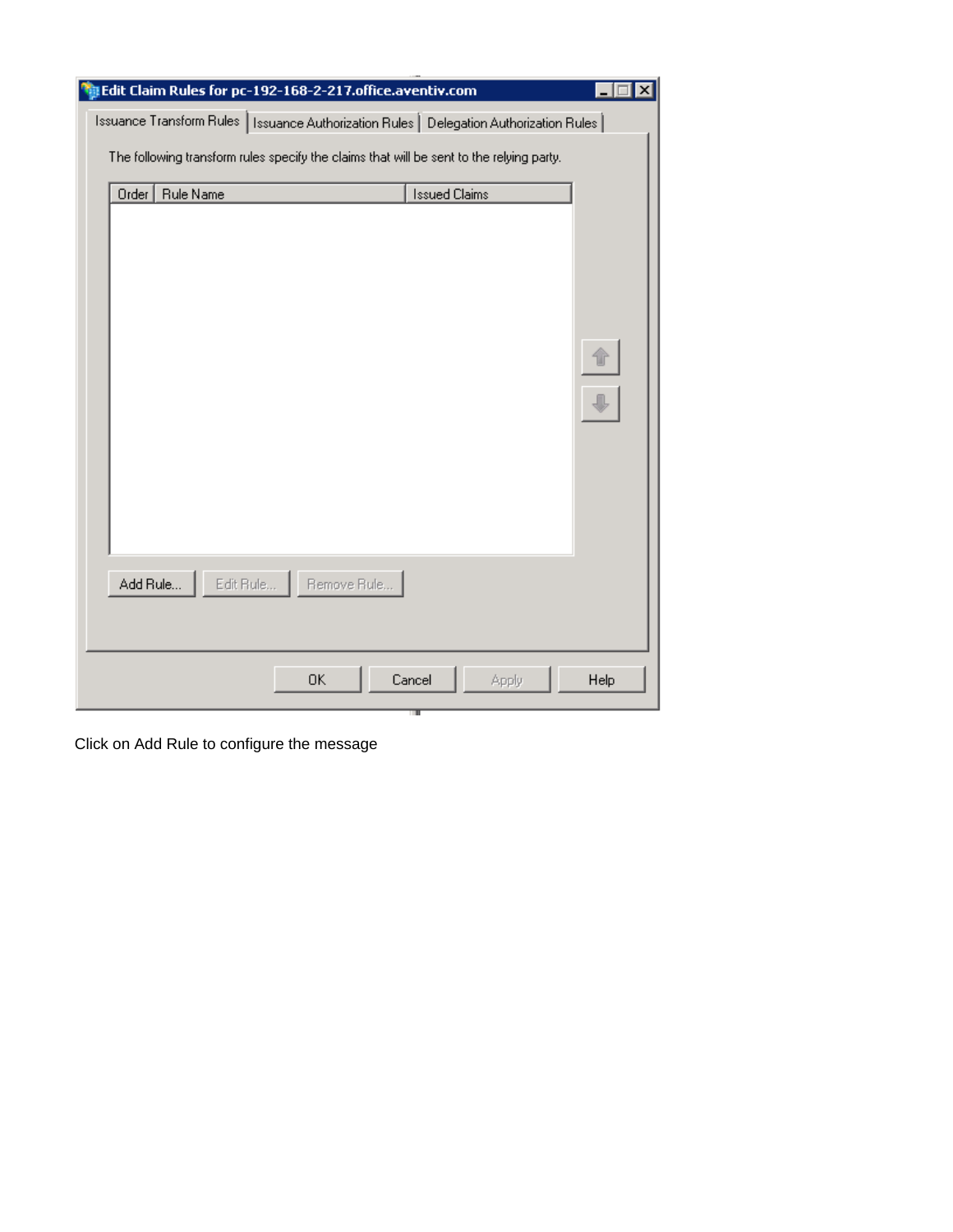| Add Transform Claim Rule Wizard                                                                                                                                             |                                                                                                                                                                                                                                                                                                                                                                                                                                                                                                                                                                                                                                                                                                                                                                                                                                                                                     | $\vert x \vert$ |  |  |  |
|-----------------------------------------------------------------------------------------------------------------------------------------------------------------------------|-------------------------------------------------------------------------------------------------------------------------------------------------------------------------------------------------------------------------------------------------------------------------------------------------------------------------------------------------------------------------------------------------------------------------------------------------------------------------------------------------------------------------------------------------------------------------------------------------------------------------------------------------------------------------------------------------------------------------------------------------------------------------------------------------------------------------------------------------------------------------------------|-----------------|--|--|--|
| <b>Select Rule Template</b>                                                                                                                                                 |                                                                                                                                                                                                                                                                                                                                                                                                                                                                                                                                                                                                                                                                                                                                                                                                                                                                                     |                 |  |  |  |
| <b>Steps</b><br>Select the template for the claim rule that you want to create from the following list. The description<br>provides details about each claim rule template. |                                                                                                                                                                                                                                                                                                                                                                                                                                                                                                                                                                                                                                                                                                                                                                                                                                                                                     |                 |  |  |  |
| Choose Rule Type<br>Configure Claim Rule                                                                                                                                    | Claim rule template:<br>Send LDAP Attributes as Claims<br>Claim rule template description:<br>Using the Send LDAP Attribute as Claims rule template you can select attributes from an LDAP attribute<br>store such as Active Directory to send as claims to the relying party. Multiple attributes may be sent as<br>multiple claims from a single rule using this rule type. For example, you can use this rule template to<br>create a rule that will extract attribute values for authenticated users from the displayName and<br>telephoneNumber Active Directory attributes and then send those values as two different outgoing<br>claims. This rule may also be used to send all of the user's group memberships. If you want to only send<br>individual group memberships, use the Send Group Membership as a Claim rule template.<br>Tell me more about this rule template |                 |  |  |  |
|                                                                                                                                                                             | Cancel<br>Help<br>< Previous<br>Next >                                                                                                                                                                                                                                                                                                                                                                                                                                                                                                                                                                                                                                                                                                                                                                                                                                              |                 |  |  |  |

We want to send info from AD (LDAP)

Click Next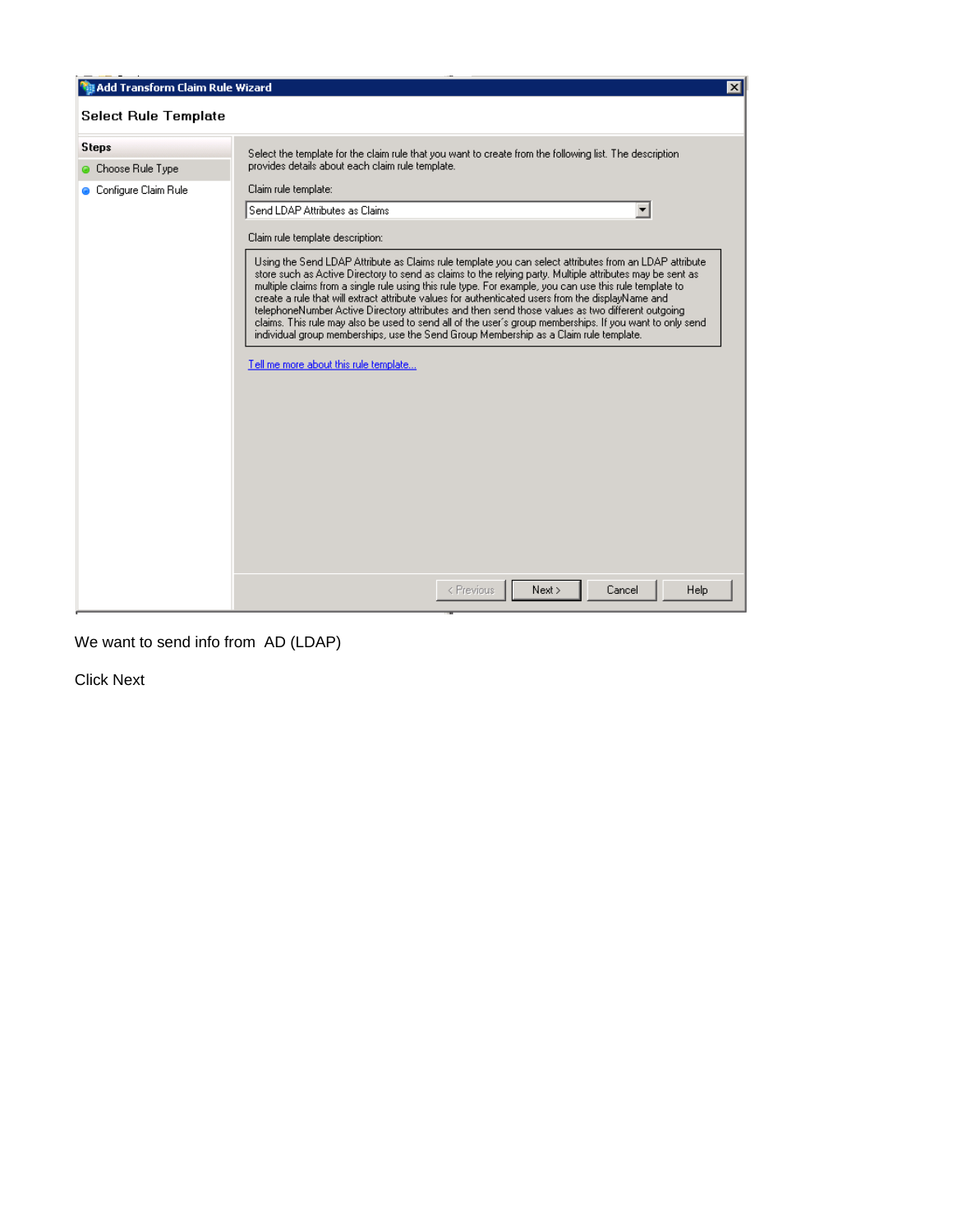| Add Transform Claim Rule Wizard                          |                                                                                                                                                                                                                                                                                                                                                                                                  | $\vert x \vert$ |
|----------------------------------------------------------|--------------------------------------------------------------------------------------------------------------------------------------------------------------------------------------------------------------------------------------------------------------------------------------------------------------------------------------------------------------------------------------------------|-----------------|
| <b>Configure Rule</b>                                    |                                                                                                                                                                                                                                                                                                                                                                                                  |                 |
| <b>Steps</b><br>Choose Rule Type<br>Configure Claim Rule | You can configure this rule to send the values of LDAP attributes as claims. Select an attribute store from<br>which to extract LDAP attributes. Specify how the attributes will map to the outgoing claim types that will be<br>issued from the rule.<br>Claim rule name:<br>Idap-claims<br>Rule template: Send LDAP Attributes as Claims<br>Attribute store:<br>Select an attribute store<br>▼ |                 |
|                                                          | Mapping of LDAP attributes to outgoing claim types:<br><b>LDAP Attribute</b><br>Outgoing Claim Type<br>ᅬ<br>$\overline{\phantom{a}}$<br>$\ast$                                                                                                                                                                                                                                                   |                 |
|                                                          | Finish<br>Cancel<br>Help<br>< Previous                                                                                                                                                                                                                                                                                                                                                           |                 |

Give the rule a name, then select the attribute store (Default is Active Directory)

Then add at least one rule:

| <b>LDAP Attribute</b>                     |  |                                                     |  |  |
|-------------------------------------------|--|-----------------------------------------------------|--|--|
| SAM-Account-Name                          |  | <b>Outgoing Claim Type</b>                          |  |  |
| Company<br>Department                     |  | Name ID                                             |  |  |
| Display-Name                              |  | E-Mail Address                                      |  |  |
| E-Mail-Addresses                          |  | Given Name                                          |  |  |
| Employee-ID                               |  | Name                                                |  |  |
| Employee-Number                           |  | UPN                                                 |  |  |
| Employee-Type                             |  | Common Name                                         |  |  |
| Given-Name                                |  | AD FS 1.x E-Mail Address                            |  |  |
| ls-Member-Of-DL                           |  | Group                                               |  |  |
| Organizational-Unit                       |  | AD FS 1.x UPN                                       |  |  |
| Organization-Name                         |  | Role                                                |  |  |
| Proxy-Addresses                           |  | Surname                                             |  |  |
| SAM-Account-Name                          |  | <b>PPID</b>                                         |  |  |
| State-Or-Province-Name                    |  | Name ID                                             |  |  |
| Street-Address                            |  | Authentication time stamp<br>Authentication method. |  |  |
| Surname                                   |  | Deny only group SID                                 |  |  |
| Telephone-Number<br>Title                 |  | Deny only primary SID                               |  |  |
| Token-Groups as SIDs                      |  | Deny only primary group SID                         |  |  |
| Token-Groups - Qualified by Domain Nan[1] |  | Group SID                                           |  |  |
| Token-Groups - Qualified by Long Domail   |  | Primary group SID                                   |  |  |
| Token-Groups - Unqualified Names          |  | Primary SID                                         |  |  |
| User-Principal-Name                       |  | Windows account name                                |  |  |
|                                           |  |                                                     |  |  |

Add other attributes if neccesery then click Finish.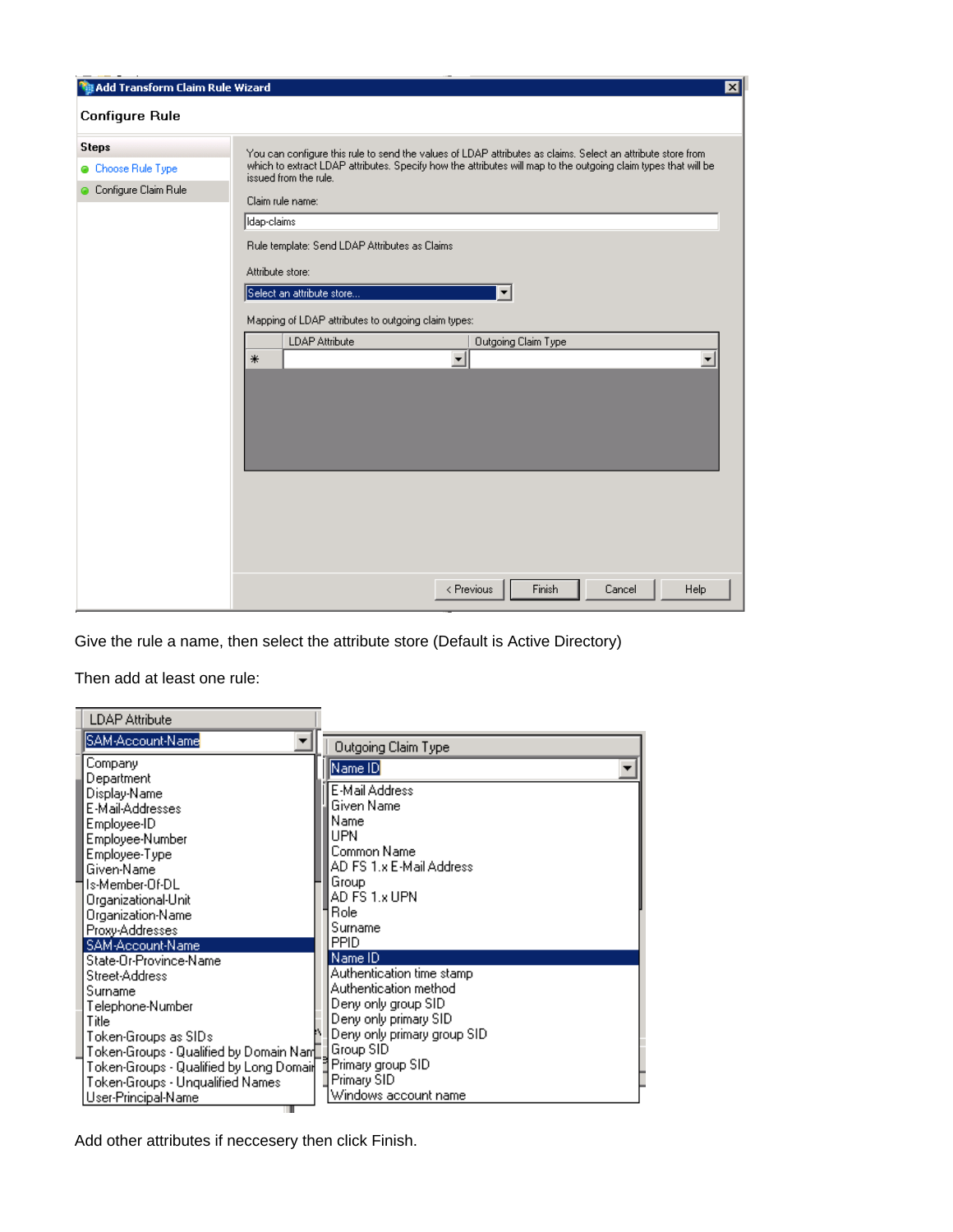| Edit Rule - Idap claims<br>$\overline{\mathbf{x}}$ |                                                                                                                                                                                                                                                        |                          |                                            |  |
|----------------------------------------------------|--------------------------------------------------------------------------------------------------------------------------------------------------------------------------------------------------------------------------------------------------------|--------------------------|--------------------------------------------|--|
|                                                    | You can configure this rule to send the values of LDAP attributes as claims. Select an attribute store from<br>which to extract LDAP attributes. Specify how the attributes will map to the outgoing claim types that will be<br>issued from the rule. |                          |                                            |  |
|                                                    | Claim rule name:                                                                                                                                                                                                                                       |                          |                                            |  |
|                                                    | Idap claims                                                                                                                                                                                                                                            |                          |                                            |  |
|                                                    | Rule template: Send LDAP Attributes as Claims                                                                                                                                                                                                          |                          |                                            |  |
|                                                    | Attribute store:                                                                                                                                                                                                                                       |                          |                                            |  |
|                                                    | Active Directory                                                                                                                                                                                                                                       |                          |                                            |  |
|                                                    | Mapping of LDAP attributes to outgoing claim types:                                                                                                                                                                                                    |                          |                                            |  |
|                                                    | <b>LDAP Attribute</b>                                                                                                                                                                                                                                  |                          |                                            |  |
|                                                    | objectSid                                                                                                                                                                                                                                              | $\blacktriangledown$     | <b>Outgoing Claim Type</b><br>Name ID      |  |
|                                                    | E-Mail-Addresses                                                                                                                                                                                                                                       | ▾╎                       | $\overline{\phantom{0}}$<br>E-Mail Address |  |
|                                                    | Given-Name                                                                                                                                                                                                                                             | ▾                        | ⊋<br>Given Name                            |  |
|                                                    | Surname                                                                                                                                                                                                                                                | ▼∣                       | Surname<br>▼                               |  |
|                                                    | Telephone-Number                                                                                                                                                                                                                                       | $\overline{\phantom{a}}$ | PhoneNumber<br>▼                           |  |
| ⋇                                                  |                                                                                                                                                                                                                                                        | $\blacktriangledown$     | $\overline{\phantom{a}}$                   |  |
|                                                    |                                                                                                                                                                                                                                                        |                          |                                            |  |
|                                                    |                                                                                                                                                                                                                                                        |                          |                                            |  |
|                                                    |                                                                                                                                                                                                                                                        |                          |                                            |  |
|                                                    |                                                                                                                                                                                                                                                        |                          |                                            |  |
|                                                    |                                                                                                                                                                                                                                                        |                          |                                            |  |
|                                                    |                                                                                                                                                                                                                                                        |                          |                                            |  |
|                                                    |                                                                                                                                                                                                                                                        |                          |                                            |  |
| <b>OK</b><br>View Rule Language<br>Cancel<br>Help  |                                                                                                                                                                                                                                                        |                          |                                            |  |

\*Note: For Outgoing claim "Name ID", you have to manualy type "objectSid" into the LDAP Attribute list.

Add other rules if neccesery of click Apply - Ok to close.

Open in the AD FS 2.0 Manager the "Relying Party Trusts" folder

| <b>MEAD FS 2.0</b>                                      |                                     |         |                                       |  |
|---------------------------------------------------------|-------------------------------------|---------|---------------------------------------|--|
| <b>City</b> File<br>Action View Window Help             |                                     |         |                                       |  |
| $\Leftrightarrow$ $\phi$ $\phi$ $\boxed{2}$ $\boxed{7}$ |                                     |         |                                       |  |
| AD FS 2.0                                               | Display Name                        | Enabled | Identifier                            |  |
| $\Box$ Service                                          | pc-192-168-2-217.office.aventiv.com | Yes:    | https://pc-192-168-2-217.office.avent |  |
| Endpoints                                               |                                     |         |                                       |  |
| Certificates                                            |                                     |         |                                       |  |
| Claim Descriptions                                      |                                     |         |                                       |  |
| 日口<br>Trust Relationships                               |                                     |         |                                       |  |
| <b>Claims Provider Trusts</b>                           |                                     |         |                                       |  |
| Relying Party Trusts                                    |                                     |         |                                       |  |
| Attribute Stores                                        |                                     |         |                                       |  |
|                                                         |                                     |         |                                       |  |
|                                                         |                                     |         |                                       |  |
|                                                         |                                     |         |                                       |  |
|                                                         |                                     |         |                                       |  |

Double click on the newly added Service provider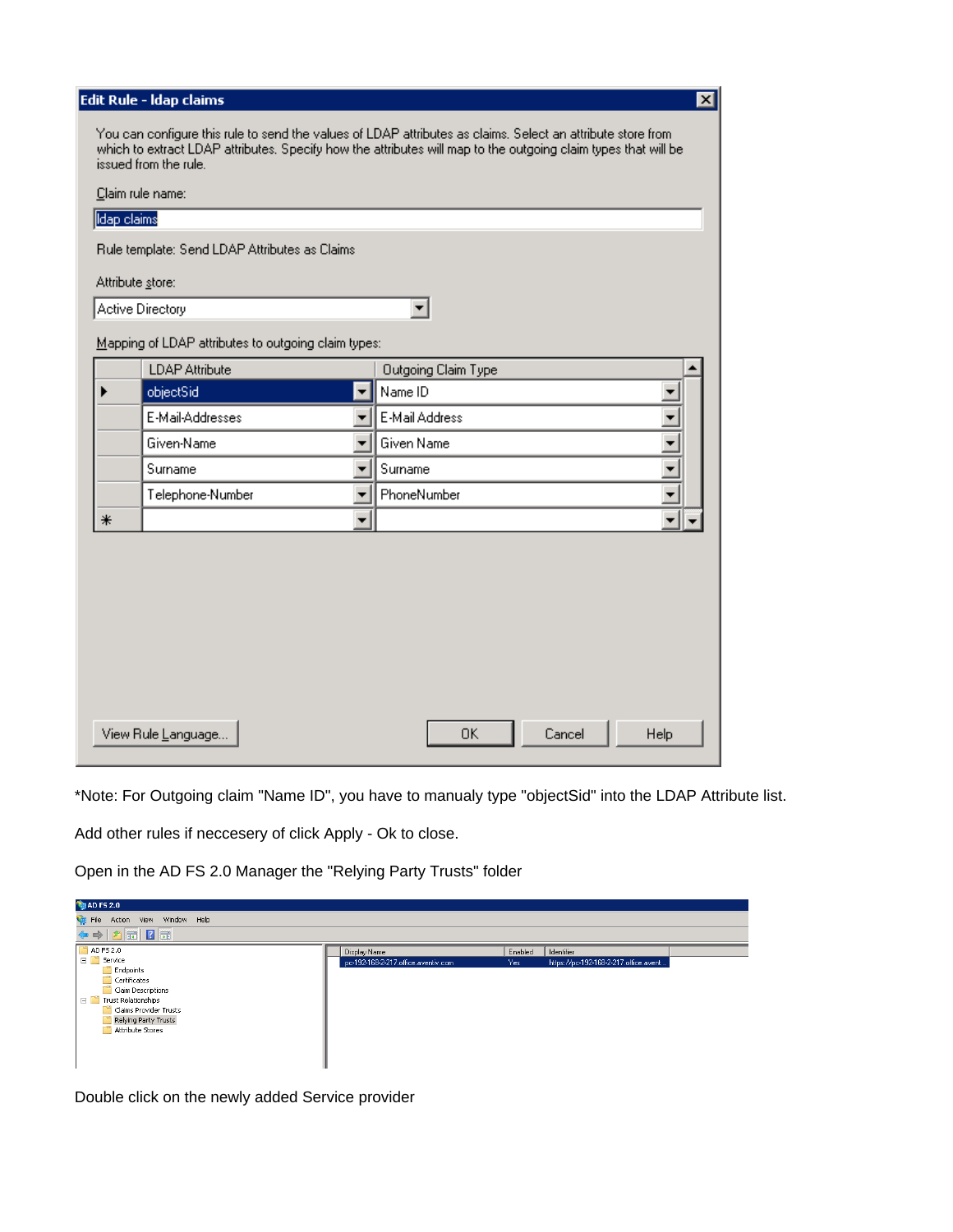| pc-192-168-2-217.office.aventiv.com Properties |                                                                        |                         |       | $\vert x \vert$       |
|------------------------------------------------|------------------------------------------------------------------------|-------------------------|-------|-----------------------|
| Monitoring<br>Accepted Claims                  | Identifiers<br>Organization                                            | Encryption<br>Endpoints | Notes | Signature<br>Advanced |
| Secure hash algorithm: SHA-1                   | Specify the secure hash algorithm to use for this relying party trust. |                         |       |                       |
|                                                |                                                                        |                         |       |                       |
|                                                |                                                                        |                         |       |                       |
|                                                |                                                                        |                         |       |                       |
|                                                |                                                                        |                         |       |                       |
|                                                | 0K                                                                     | Cancel                  | Apply | Help                  |

Open the "Advanced" Tab and set Secure hash algorithm to SHA-1

### **Basic Authentication and Chrome**

In the event viewer you will see an 'Audit Failure' event with "Status: 0xc000035b".

You can circumvent this problem by switching off 'Extended Protection' for the adfs/ls web application.

Some extra info about the extended protection:

Disabling Extended Protection does make the credential more vulnerable to man-in-the-middle attacks. But since Chrome does not support Extended Protection, you have to disable it.

For more information about the Extended Protection in ADFS, you may refer the following links,

Configuring Advanced Options for AD FS 2.0 and Office 365 <http://technet.microsoft.com/en-us/library/hh237448%28v=ws.10%29.aspx>

AD FS 2.0: Continuously Prompted for Credentials While Using Fiddler Web Debugger [http://social.technet.microsoft.com/wiki/contents/articles/ad-fs-2-0-continuously-prompted-for-credentials-while](http://social.technet.microsoft.com/wiki/contents/articles/ad-fs-2-0-continuously-prompted-for-credentials-while-using-fiddler-web-debugger.aspx)[using-fiddler-web-debugger.aspx](http://social.technet.microsoft.com/wiki/contents/articles/ad-fs-2-0-continuously-prompted-for-credentials-while-using-fiddler-web-debugger.aspx)

Extended Protection for Authentication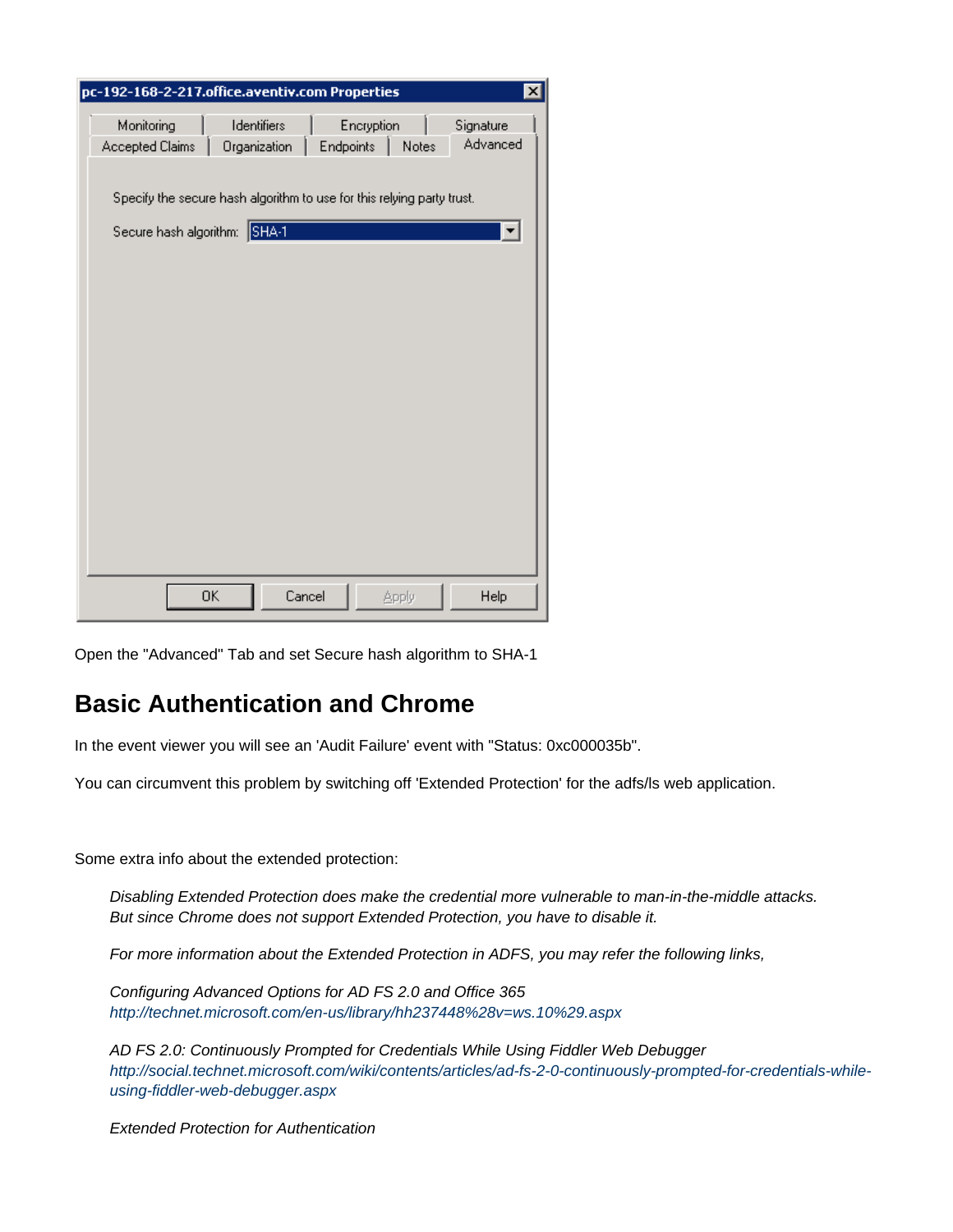#### <http://support.microsoft.com/kb/968389>

Note that this is also for old firefox versions, it was fixed in Mozilla 11.

To turn Extended Protection off, on the AD FS server:

- 1. launch IIS Manager,
- 2. In the left side tree view, access Sites -> Default Web Site -> adfs -> ls.
- 3. Selected the "/adfs/ls" folder,
- 4. double-click the Authentication icon,
- 5. Right-click Windows Authentication and select "Advanced Settings…"
- 6. On the Advanced Settings dialog, choose Off for Extended Protection.
- 7. Restart IIS

#### Step  $1 = > 4$



Step 5: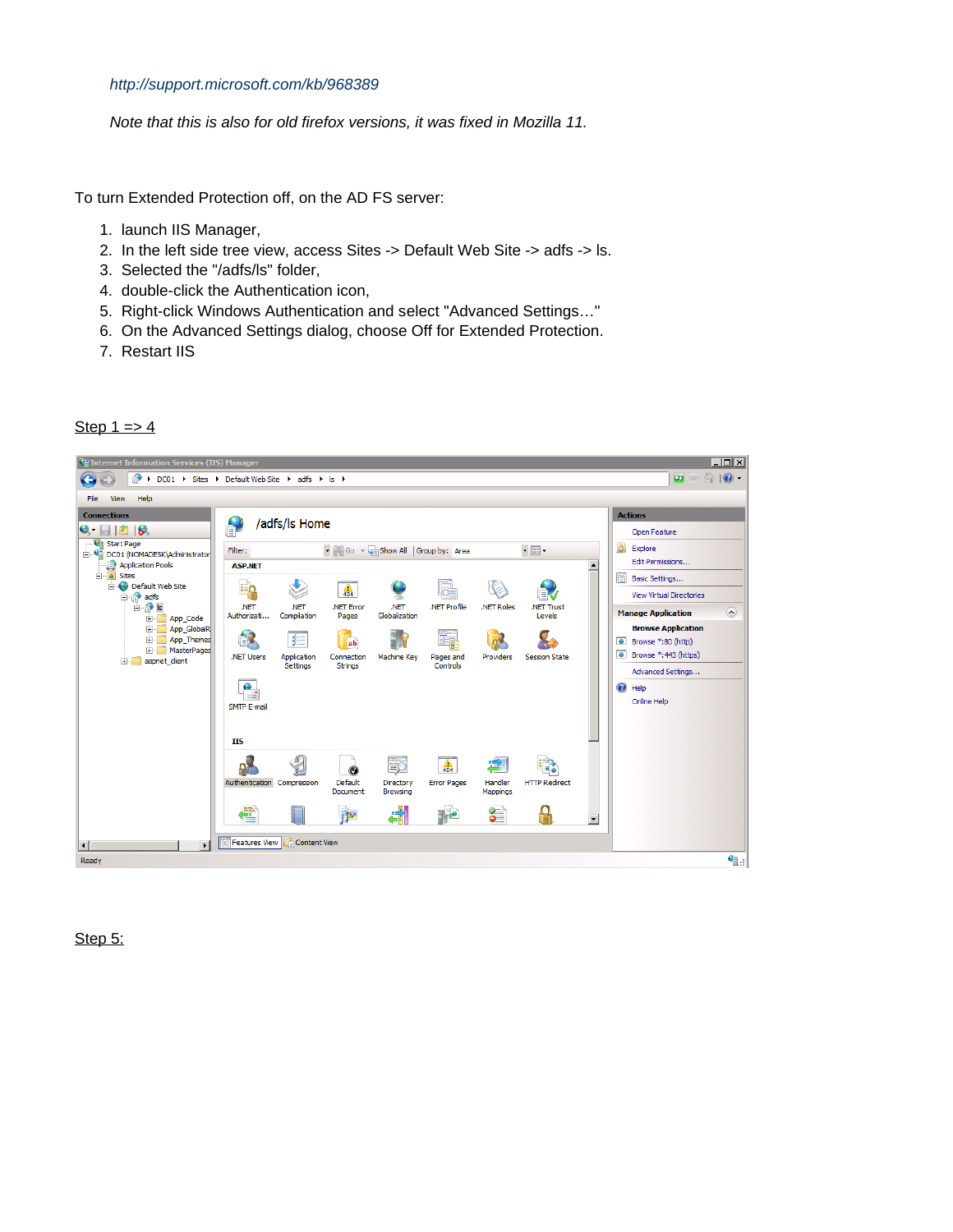

### Step 6:

| Le Internet Information Services (IIS) Manager                                                                                                                                                                                                                                                                                                                                                                                                                                                                                                                                                                                                                                                                                                                                                                                                                                                                                                                                                                                                                                                                                                                                                                   | $  z  \times  $                                                                                                                                                                                     |
|------------------------------------------------------------------------------------------------------------------------------------------------------------------------------------------------------------------------------------------------------------------------------------------------------------------------------------------------------------------------------------------------------------------------------------------------------------------------------------------------------------------------------------------------------------------------------------------------------------------------------------------------------------------------------------------------------------------------------------------------------------------------------------------------------------------------------------------------------------------------------------------------------------------------------------------------------------------------------------------------------------------------------------------------------------------------------------------------------------------------------------------------------------------------------------------------------------------|-----------------------------------------------------------------------------------------------------------------------------------------------------------------------------------------------------|
| > DC01 > Sites > Default Web Site > adfs > Is >                                                                                                                                                                                                                                                                                                                                                                                                                                                                                                                                                                                                                                                                                                                                                                                                                                                                                                                                                                                                                                                                                                                                                                  | $\omega \times \cap$                                                                                                                                                                                |
| Help<br>File<br><b>View</b>                                                                                                                                                                                                                                                                                                                                                                                                                                                                                                                                                                                                                                                                                                                                                                                                                                                                                                                                                                                                                                                                                                                                                                                      |                                                                                                                                                                                                     |
| <b>Connections</b><br>Authentication<br>$Q -    12    8$<br>Start Page<br>Group by: No Grouping<br>i DC01 (NOMADESK\Administrator<br><b>78</b><br><b>Advanced Settings</b><br>Application Pools<br>Name $\triangle$<br><b>E</b> o Sites<br>Anonymous<br><b>E</b> Default Web Site<br><b>ASP.NET Imp</b><br><b>Extended Protection:</b><br><b>E</b> adfs<br>Forms Authe<br>loff<br>∃ a ls<br>Windows Au<br>Click here for more information online<br>由一<br>App Code<br>App GlobalR<br>由-<br>$\nabla$ Enable Kernel-mode authentication<br>App Themes<br>$\Box$<br><b>H</b> -MasterPages<br>By default, IIS enables kernel-mode authentication, which may improve<br>$\blacktriangle$<br>authentication performance and prevent authentication problems with<br>aspnet client<br>$\blacksquare$<br>application pools configured to use a custom identity. As a best practice, do<br>not disable this setting if Kerberos authentication is used in your<br>environment and the application pool is configured to use a custom identity.<br>$\overline{\phantom{m}}$<br>Click here for more information online<br>OK<br>Cancel<br>Features View <b>Content View</b><br>$\vert \cdot \vert$<br>$\blacktriangleright$ | <b>Alerts</b><br>$\triangle$ Click here to learn how to<br>configure Extended Protection.<br><b>Actions</b><br><b>Disable</b><br>Advanced Settings<br>Providers<br><sup>O</sup> Help<br>Online Help |
| Configuration: 'localhost' applicationHost.config , <location path="Default Web Site/adfs/ls"></location>                                                                                                                                                                                                                                                                                                                                                                                                                                                                                                                                                                                                                                                                                                                                                                                                                                                                                                                                                                                                                                                                                                        | ا∷ا                                                                                                                                                                                                 |

## **Error log**

Open the Windows event viewer and go to "Applicatios and Services Logs" - "AD FS 2.0" - "Admin"